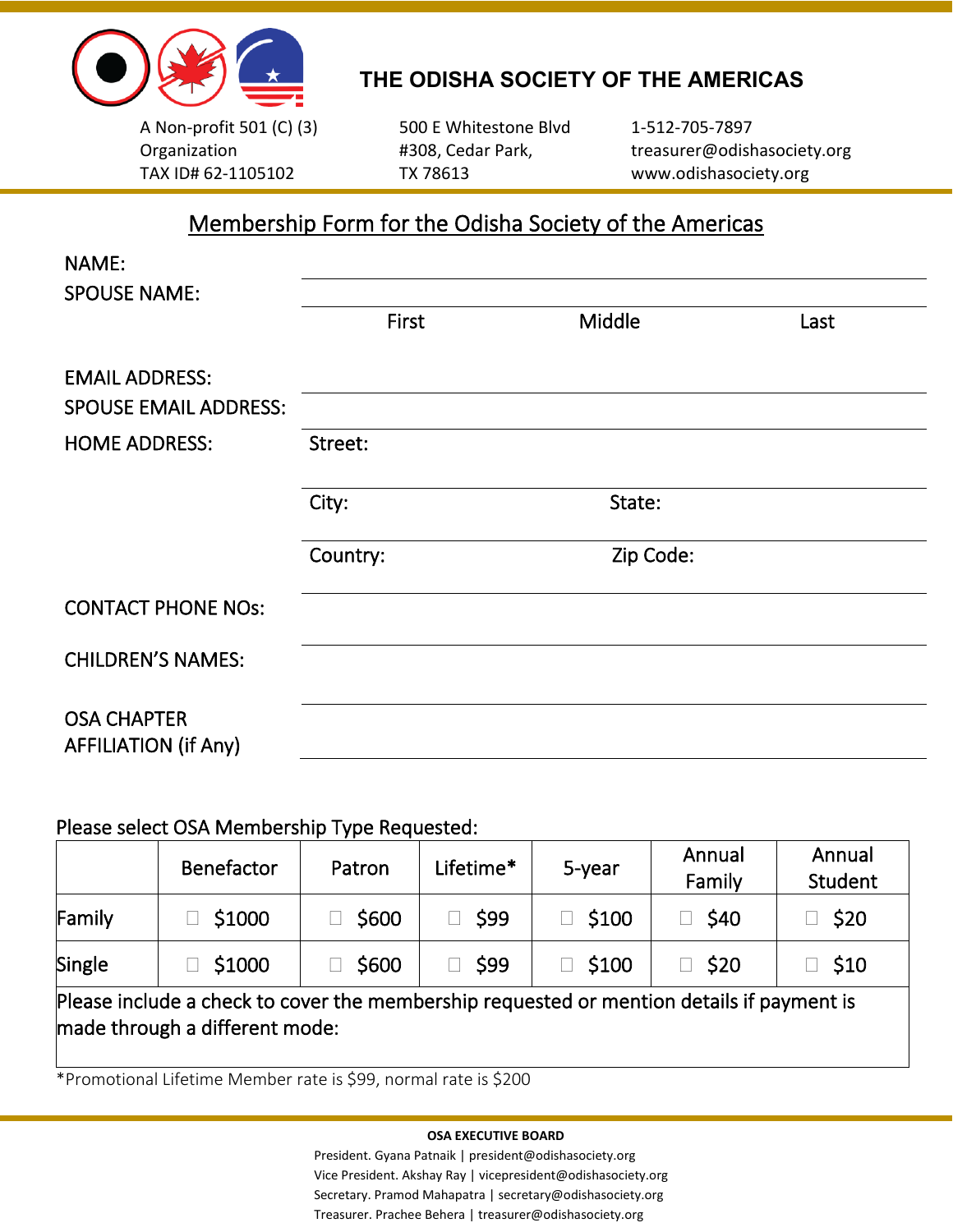#### The Odisha Society of The Americas Statement of Member Rights and Privileges Last Updated: September 5, 2014

#### **1. Introduction**

1.1 Namaskar! We are excited about your interest in The Odisha Society of the Americas ("OSA"). In order to let you know about the benefits of being a member, and a couple of obligations, we've created this Statement of Member Rights and Privileges, which we call the "Statement of Rights". By applying for OSA membership and/or becoming an OSA Member, as defined below, you agree to be bound by this Statement of Rights.

1.2 This Statement of Rights is effective as of the date specified above, but may be updated from time to time and applies retroactively to any individuals deemed Members prior to the effective date. The most current Statement of Rights will be made available on the OSA Website, as defined below. If you continue to be an OSA Member after this Statement of Rights has been amended, we'll assume that means you accept the changes.

#### **2. Definitions**

To help you understand this document, here is our explanation of certain terms you'll see below.

"**Annual Convention**" shall refer to an annual gathering of the OSA general membership on or around July 4th of each year.

"**Governing Board**" or "**BOG**" shall mean the OSA Board of Governors.

"**Member**" shall mean any individual who has applied and/or been accepted to be a member of OSA. Membership in OSA shall be categorized as Annual Member, Five-Year Member, Life Member, Patron, or Benefactor, as defined in the Membership Application.

"**Voting Member**" shall mean those OSA Members maintaining primary residence in the United States and/or Canada. "**Non-voting Member**" shall mean those OSA Members maintaining primary residence outside the United States and Canada, and/or Honorary Members, as defined below. If a Voting Member's primary place of residence changes to a location outside the United States and Canada, that individual shall be deemed a Non-voting Member until such time he or she again holds primary residence in the United States or Canada. Should a Non-voting Member permanently move to the United States and/or Canada, his or her status shall change to that of a Voting Member.

"**Honorary Member**" shall mean an individual awarded membership in OSA at the discretion of the Governing Board without payment of membership fees.

"**Membership Application**" or "**Application**" shall refer to the form to be filled out by individuals applying for membership in OSA.

"**OSA**" shall mean The Odisha Society of the Americas.

"**OSA Website**" shall mean http://www.orissasociety.org, http://www.odishasociety.org, and/or any respective subsites.

#### **3. Membership**

3.1 We'd like to welcome as many people as possible into our organization! Membership is open to anyone eighteen (18) years of age or over, interested in Odisha and Odia culture.

3.2 If you wish to become a Member, you may submit a Membership Application and the pertinent application fee, as set forth in the Application itself, to the OSA Treasurer. After reviewing your Application and receiving your fee, the OSA Secretary and/or Treasurer may ask for additional information in order to make sure that you're eligible. If that happens, you'll have fifteen (15) extra days to submit the additional information or we won't be able to process your Application.

3.3 We hope this won't happen, but the Secretary and/or Treasurer do reserve the right to reject a Membership Application for any reason. For example, if you don't meet the eligibility requirements, we unfortunately can't let you become a Member.

3.4 The Treasurer will not deposit your application fee until your Membership Application is accepted.

3.5 Your membership in OSA is not transferable; nor does this Statement of Rights confer any third party beneficiary rights.

3.6 We'd be sad to see you go, but you may leave OSA at any time by notifying the Secretary in writing via U.S. or electronic mail. Unfortunately, we won't be able to refund any of your previously remitted membership fees.

#### **4. Membership Categories and Fees**

4.1 You can find the pertinent fee for each category of OSA membership, as listed above in Section 2, in the Membership Application. Of course, Honorary Members won't have a membership fee.

4.2 If you're single and hold a Life Membership, and you decide to get married, your spouse will also become a Life Member. If you're married and hold a Life Membership, and your status changes, both you and your spouse can retain individual Life Memberships.

4.3 The Governing Board can make changes to OSA's membership categories and fees, but only upon approval of OSA's Voting Members. You can find more details on this in the OSA Constitution and Bylaws.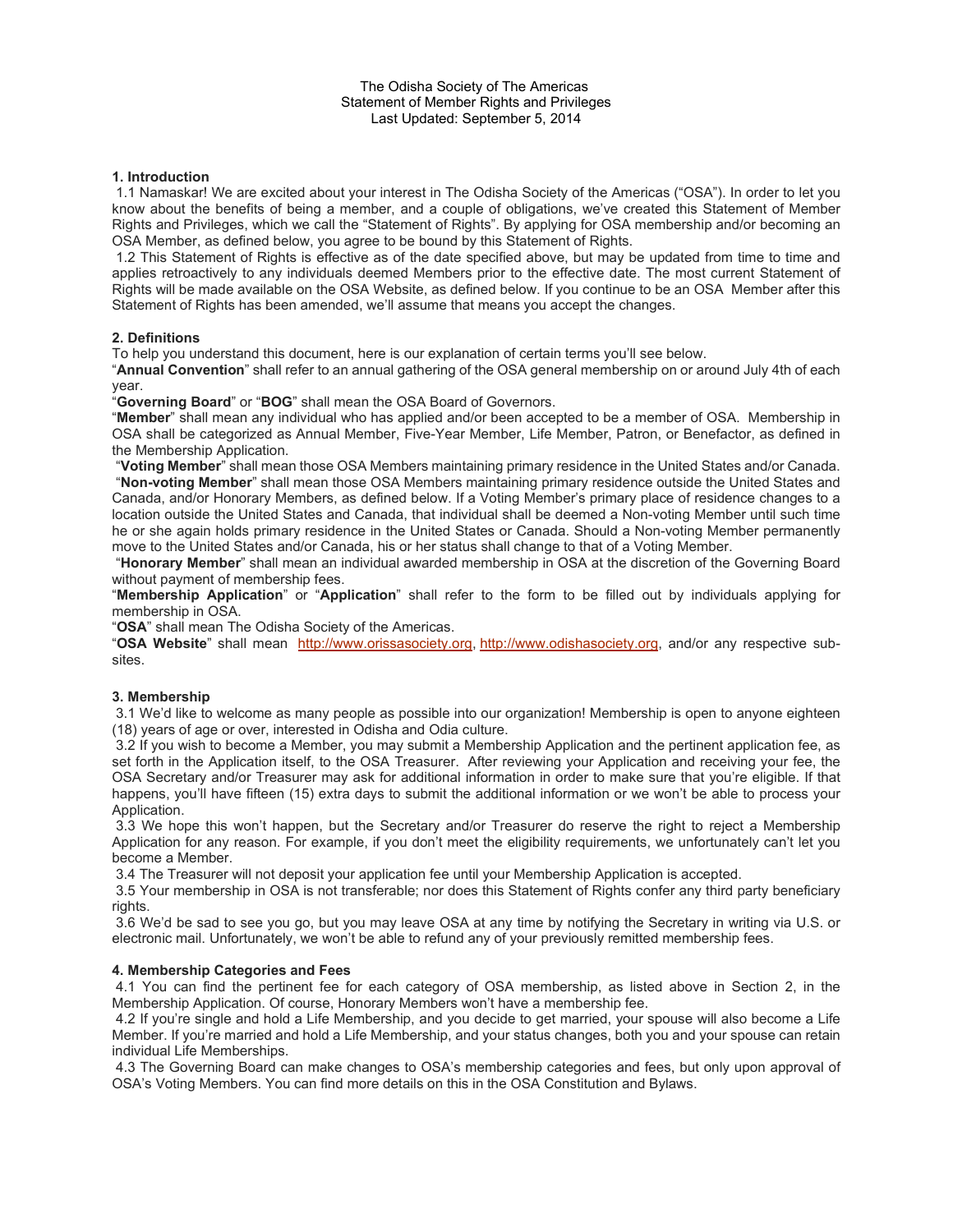#### The Odisha Society of The Americas Statement of Member Rights and Privileges Last Updated: September 5, 2014

4.4 A member can upgrade his/her membership by paying the difference of prevailing fees for the membership levels, at the time of upgrade request. For example, if the prevailing fee for 5yr member is X and for Life Member it is Y, a member can upgrade from 5yr level to Life Member level by paying  $Y - X$ .

#### **5. Membership Benefits**

5.1 As a Member, you'll receive an electronic copy of the quarterly OSA Newsletter. This may include notes from the OSA President and Secretary, a summary of activities, non-political news from Odisha, and a digest of Odia-American youth activities.

5.2 We welcome all Members to register for and attend OSA events and activities, including the Annual Convention.

5.3 If you attend the Annual Convention, you'll receive a copy of the OSA Souvenir, an annual literary magazine, and the OSA Directory, a written directory of all Members. Additionally, if you're a Voting Member, you'll receive electronic copies of these documents. If you're a Voting Member, but don't attend the Annual Convention, you can request a hard copy of these documents in writing by no later than May  $31$ <sup>\*</sup> of the year of publication, as long as you include payment for printing and shipping expenses.

5.4 After each Annual Convention, as a Member, you'll receive a written report summarizing any financial collections and expenses relating to the Annual Convention.

5.5 If you're a Voting Member, you can request paper communications from the OSA Governing Board instead of electronic communications.

5.6 If you're a Voting Member, you'll have standing to file grievances, as set forth in Section 9 below.

5.7 Only Voting Members can:

- a) participate in OSA elections;
- b) nominate candidates for the offices of OSA President, Vice President, Secretary, and Treasurer;
- c) vote upon resolutions and/or amendments to the OSA Constitution and/or Bylaws; and
- d) nominate recipients for OSA awards.

5.8 We may post additional Member benefits on the OSA Website from time to time. Please take a look frequently so you can be apprised of your rights and privileges.

#### **6. Member Responsibilities**

6.1 Once you've become a Member, if you move to a different permanent address, you'll need to notify the OSA Secretary of your new address.

- 6.2 In order to protect OSA, we require that you don't:
- a) act in any way which breaches this Statement of Rights and/or the OSA Constitution and Bylaws; or
- b) abuse or misuse the rights and privileges of OSA membership, including, but not limited to, by:
- i) engaging in illegal or fraudulent activities;
- ii) supplying or attempting to supply false or misleading information, or making a misrepresentation to OSA;
- iii) engaging in conduct which is intended to compete with or cause harm to OSA; or
- iv) engaging in conduct likely to substantially injure the reputation of OSA.

6.3 While we don't anticipate this will happen, the Governing Board does reserve the right to revoke or terminate your membership at any time for any reason, including if you violate of this Statement of Rights, and/or the OSA Constitution and Bylaws.

#### **7. Changes to this Statement of Rights**

7.1 The Governing Board may change this Statement of Rights, and these changes may affect your status as a Member.

7.2 We'll do our best to take reasonable measures to notify you of any changes to this Statement of Rights, but we may not always be able to do so. To be apprised of the most recent version of this Statement, please check the OSA Website.

#### **8. Personal Information**

8.1 The Membership Application will request certain personal information about you. We may use this information for various purposes, including verifying your eligibility, notifying you of changes to this Statement of Rights, distributing the OSA Newsletter and/or other announcements, and requesting votes, opinions, and/or feedback. We may also publish this information in the OSA Directory.

8.2 While we hope you'll look forward to receiving communications from OSA, we understand that you may opt not to. If that's the case, or if you don't want your contact information published in the OSA Directory, you can submit a written request to the OSA Secretary.